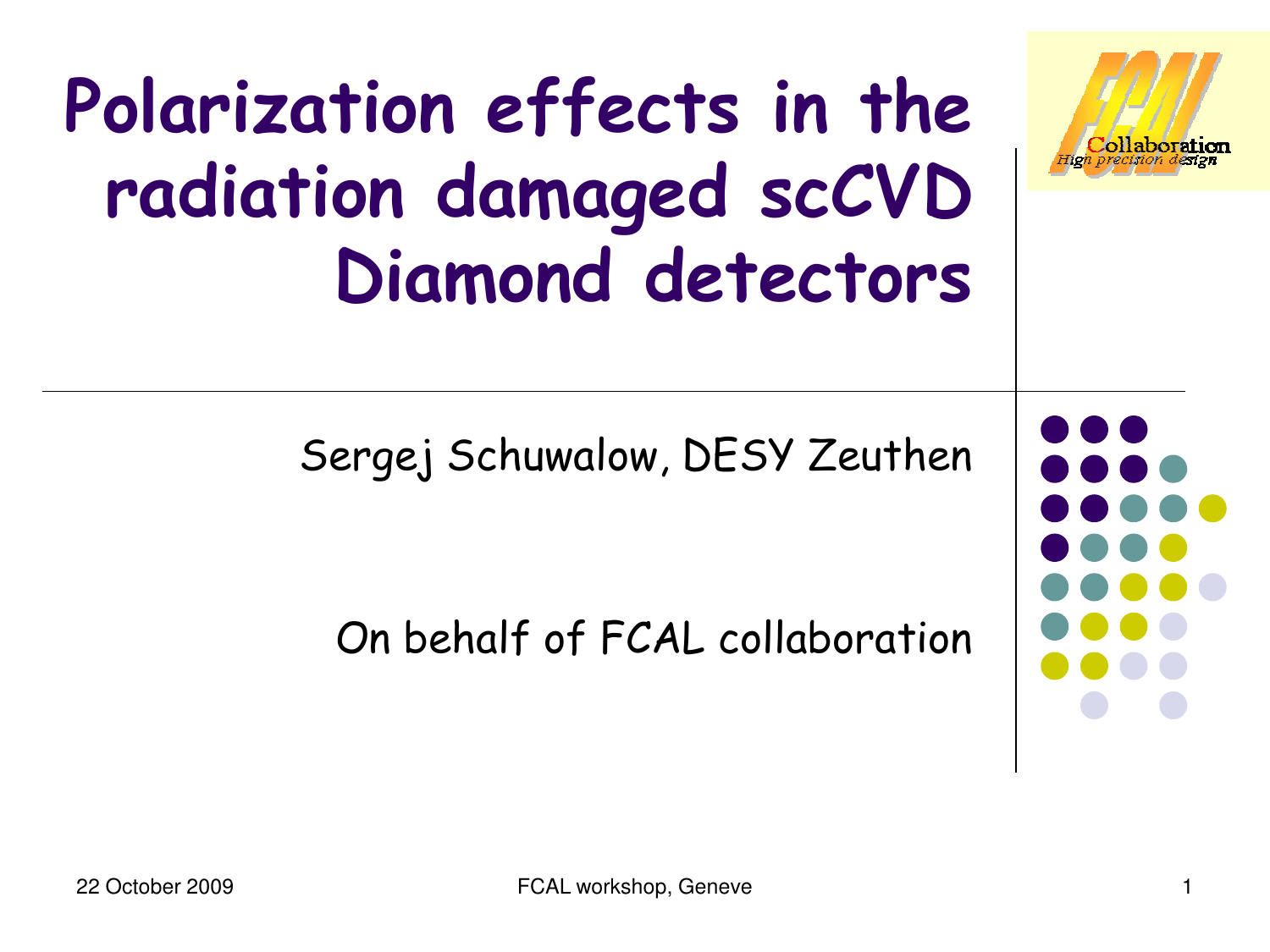

### **Diamond properties**

- Density  $3.52$  g cm<sup>-3</sup>
- Dielectric constant 5.7
- Breakdown field  $10^7$  V cm<sup>-1</sup>
- Resistivity
- Band gap 5.5 eV
- Electron mobility  $1800 (4500)$  cm<sup>2</sup> V<sup>-1</sup> s<sup>-1</sup>
- Hole mobility  $1200(3800)$  cm<sup>2</sup> V<sup>-1</sup> s<sup>-1</sup>
- Energy to create e-h pair 13.1 eV
- Average signal created  $36$  e  $\mu$ m<sup>-1</sup>

\*High purity single crystal CVD diamond

 $>10^{11}$   $\Omega$  cm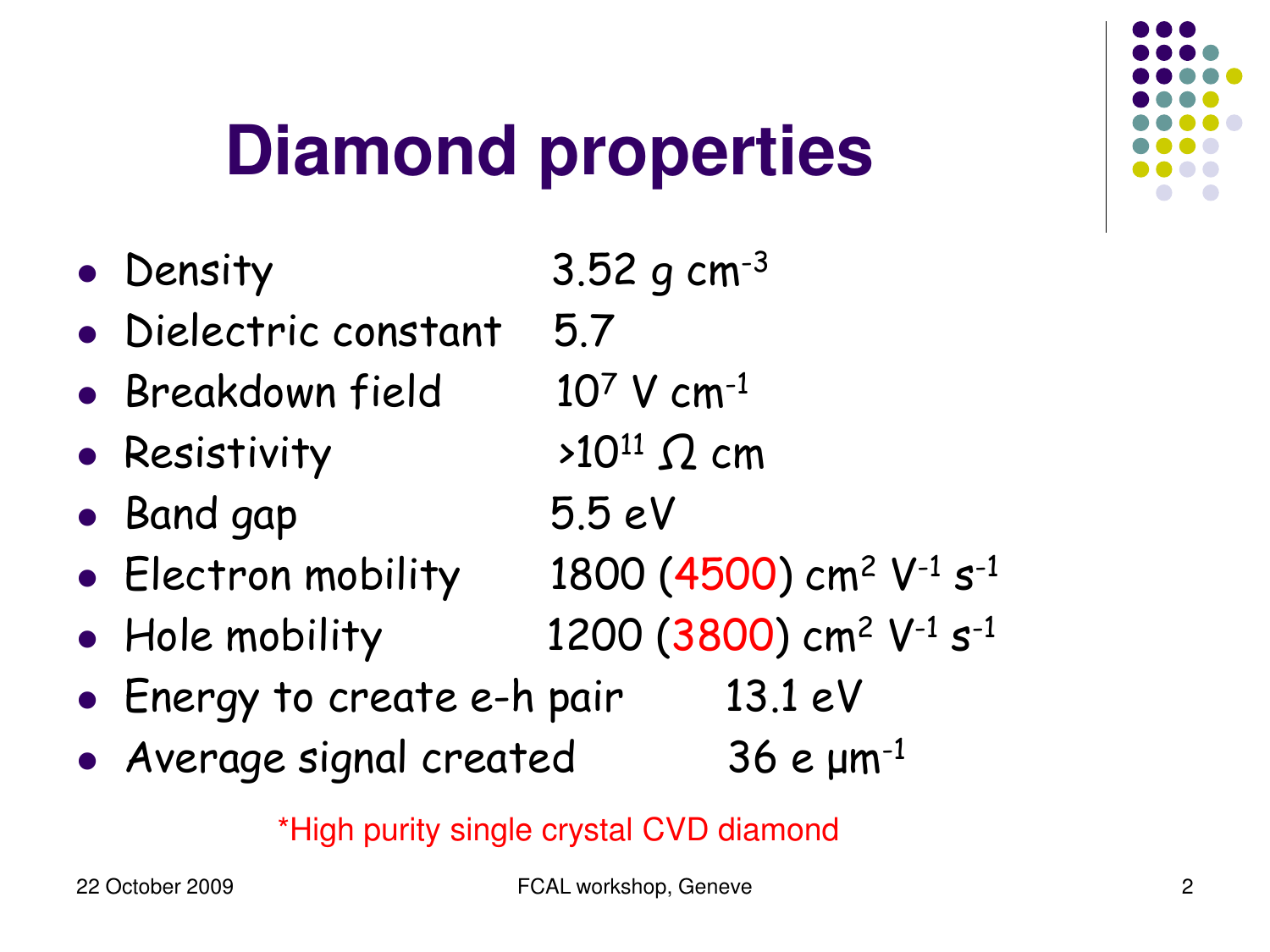### **MIP Response of scCVD Diamond**



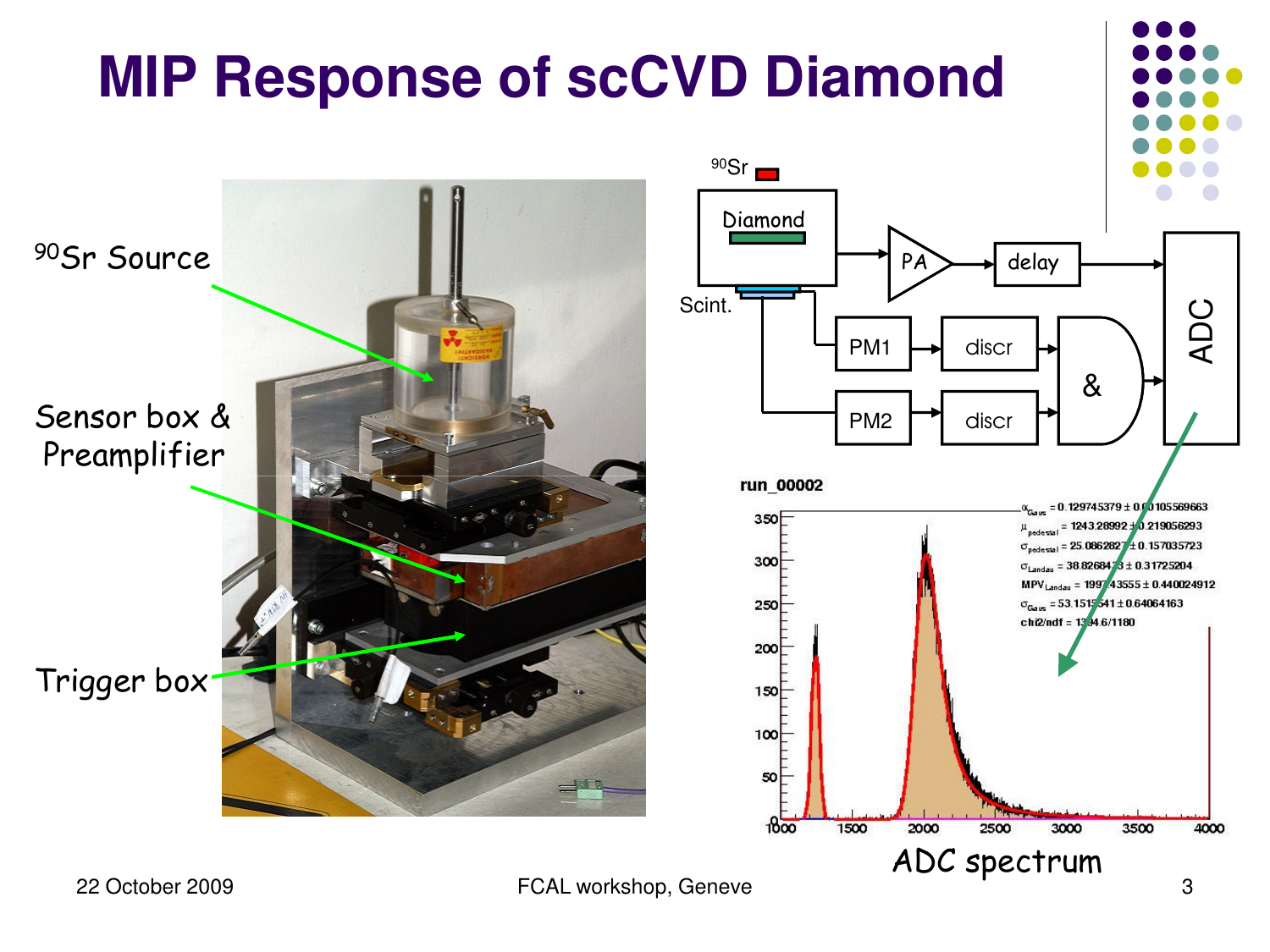### **'Ideal' crystal charge collection**

 $CCE = Q_{\text{collected}} / Q_{\text{produced}}$   $CCD = CCE * d$ 

• Charge collection efficiency depends on E

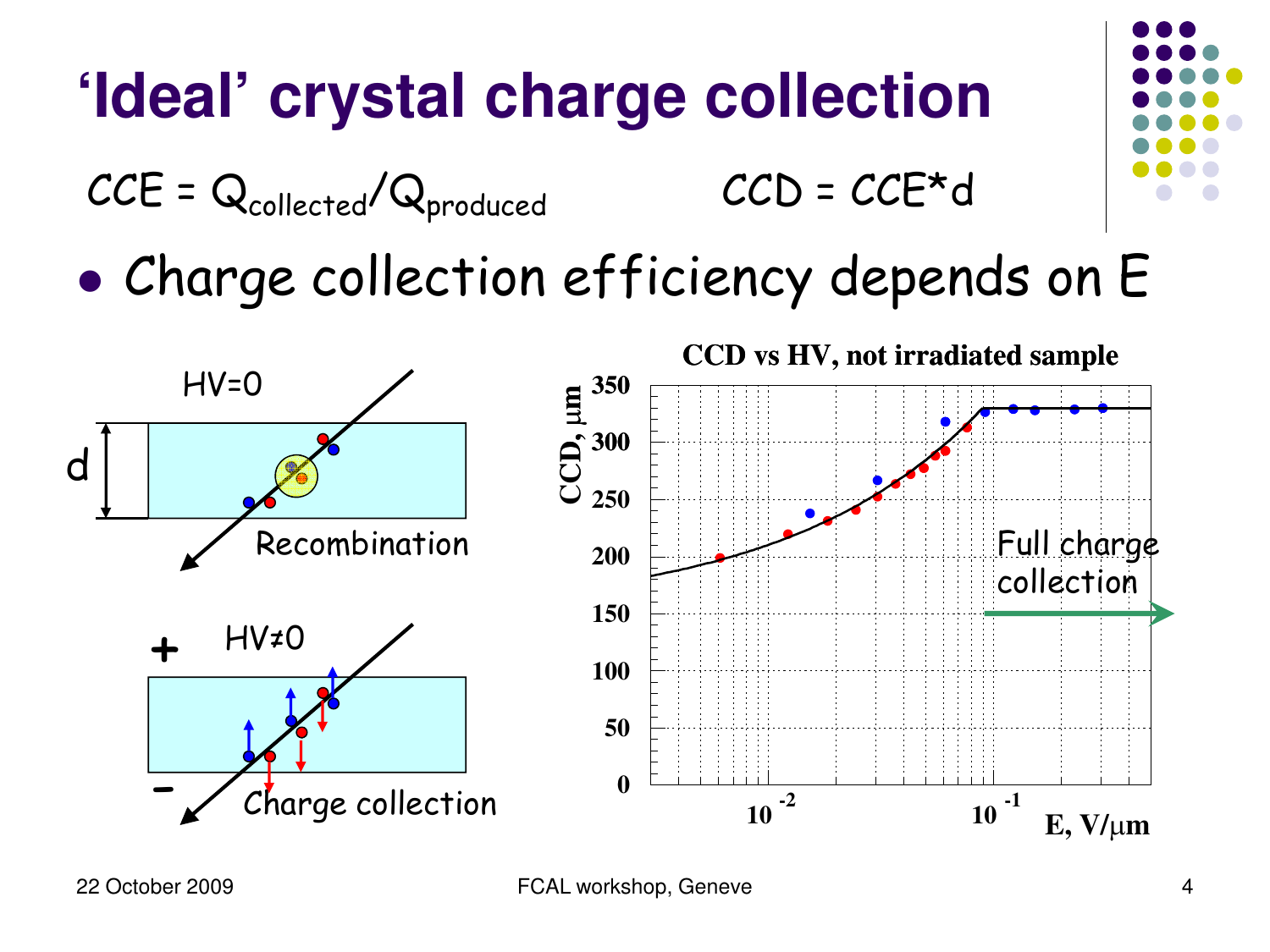## **Radiation damaged crystal**

- Radiation causes local damages of the lattice structure
- These local damages (traps) are able to capture free charge carriers and release them after some time
- Assumptions we are using:  $\bullet$
- Trap density is uniform (bulk radiation damage)
- Traps are created independently (linearity vs dose)

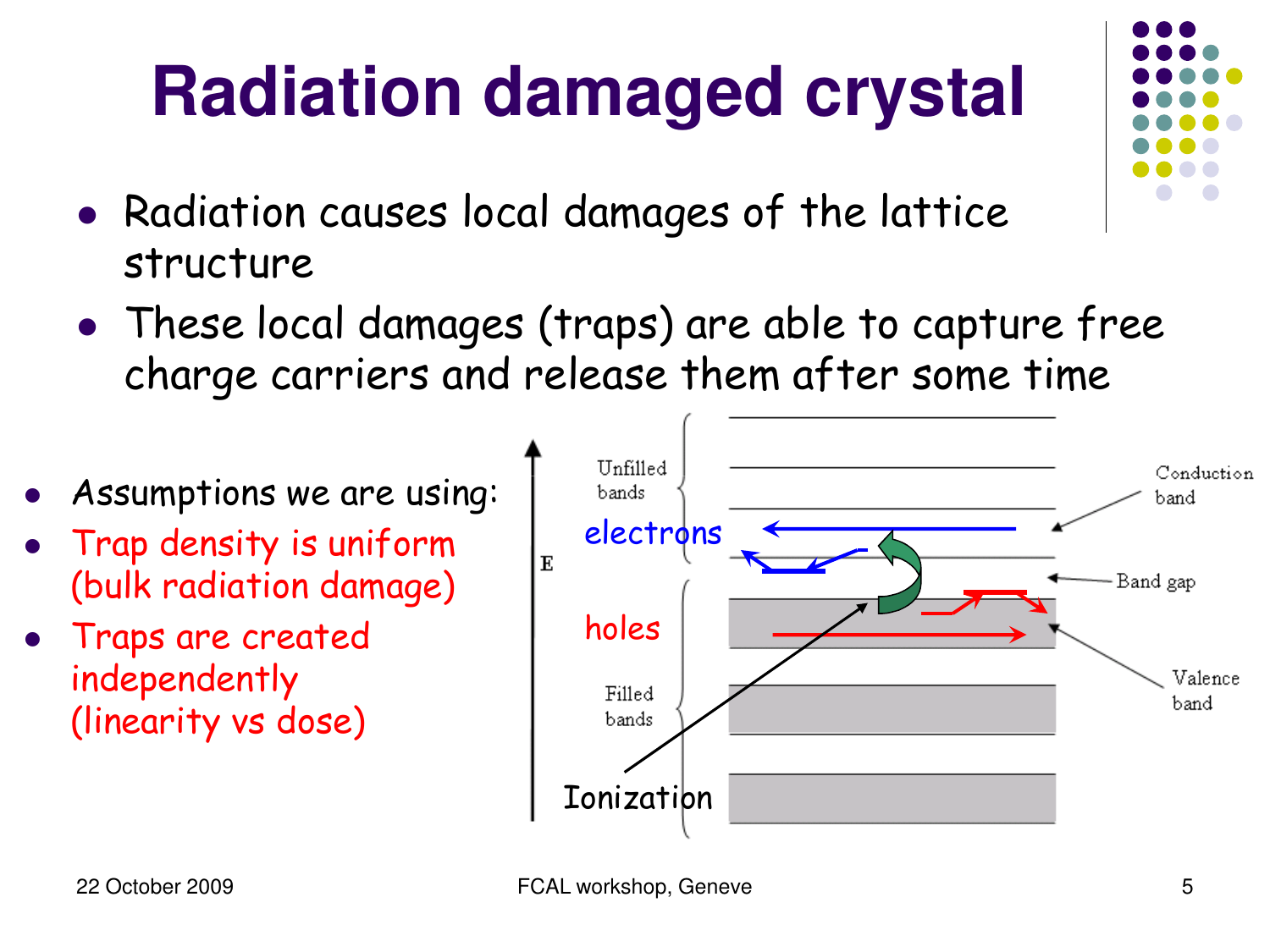## **Irradiation of scCVD Diamond**

#### DALINAC, TU-Darmstadt June 2007

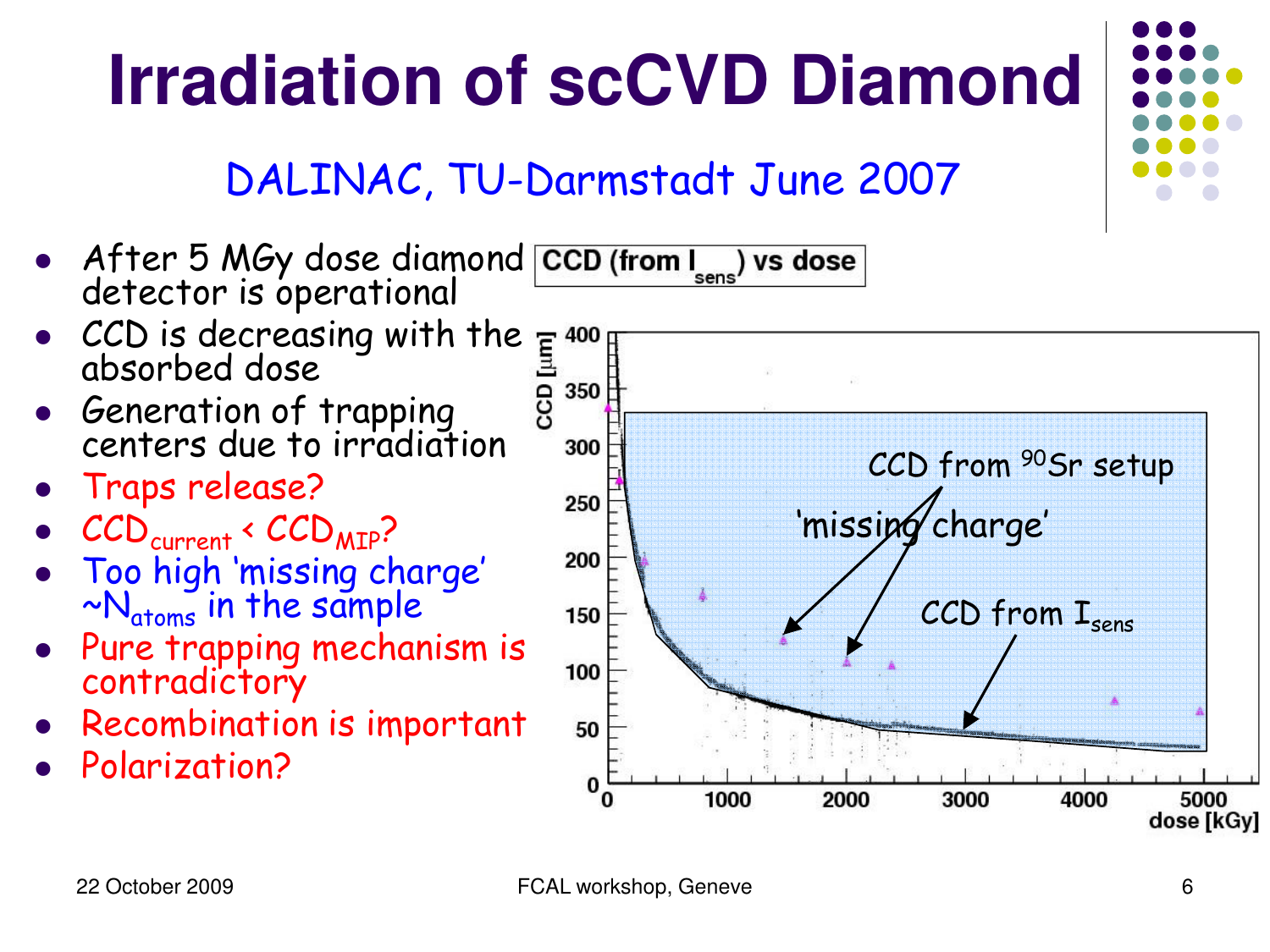# Continued in December 2008

**Irradiation of scCVD Diamond**

- No annealing!
- 1.5 years, a lot of tests with 90Sr Source, UVlight, several TSC measurements **CCD,**
- After 10 MGy absorbed dose MIP signal is still detectable
- Leakage current is very small ~pA





**So14\_04 scCVD Diamond Irradiation**

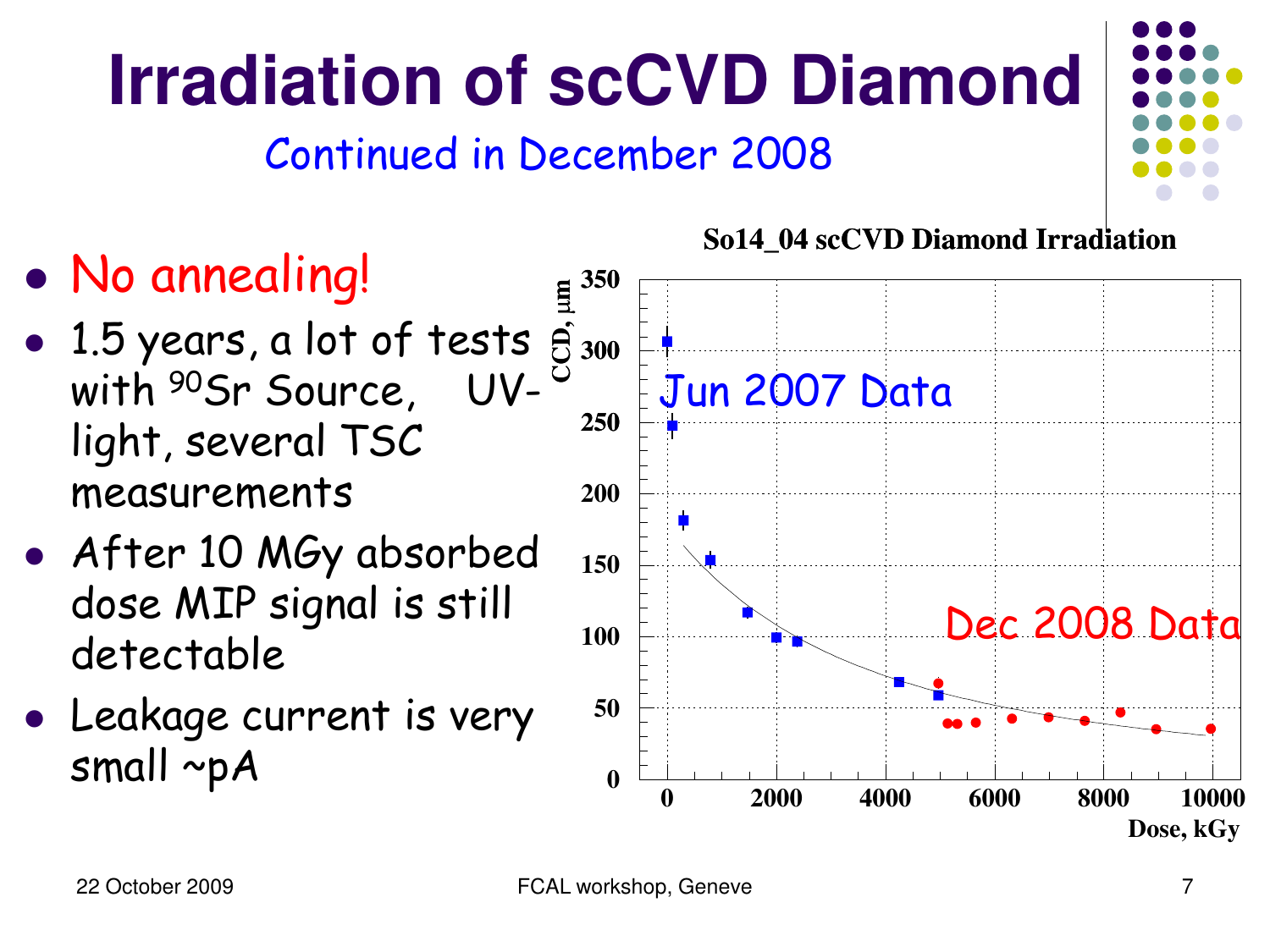- Uniform generation of e-h pairs
- Asymmetry is introduced by the applied electric field
- $\bullet$  let  $\bullet$  control the charge carrier density of  $\bullet$  carrier density  $\bullet$ l Asymmetric trap filling according to the trap filling  $\mathcal{A}$
- $\bullet$  charge charge charge charge charge charge can be bulk of  $\bullet$
- $\bullet$  let  $\bullet$  the external field  $\bullet$  the external field  $\bullet$
- l Polarization

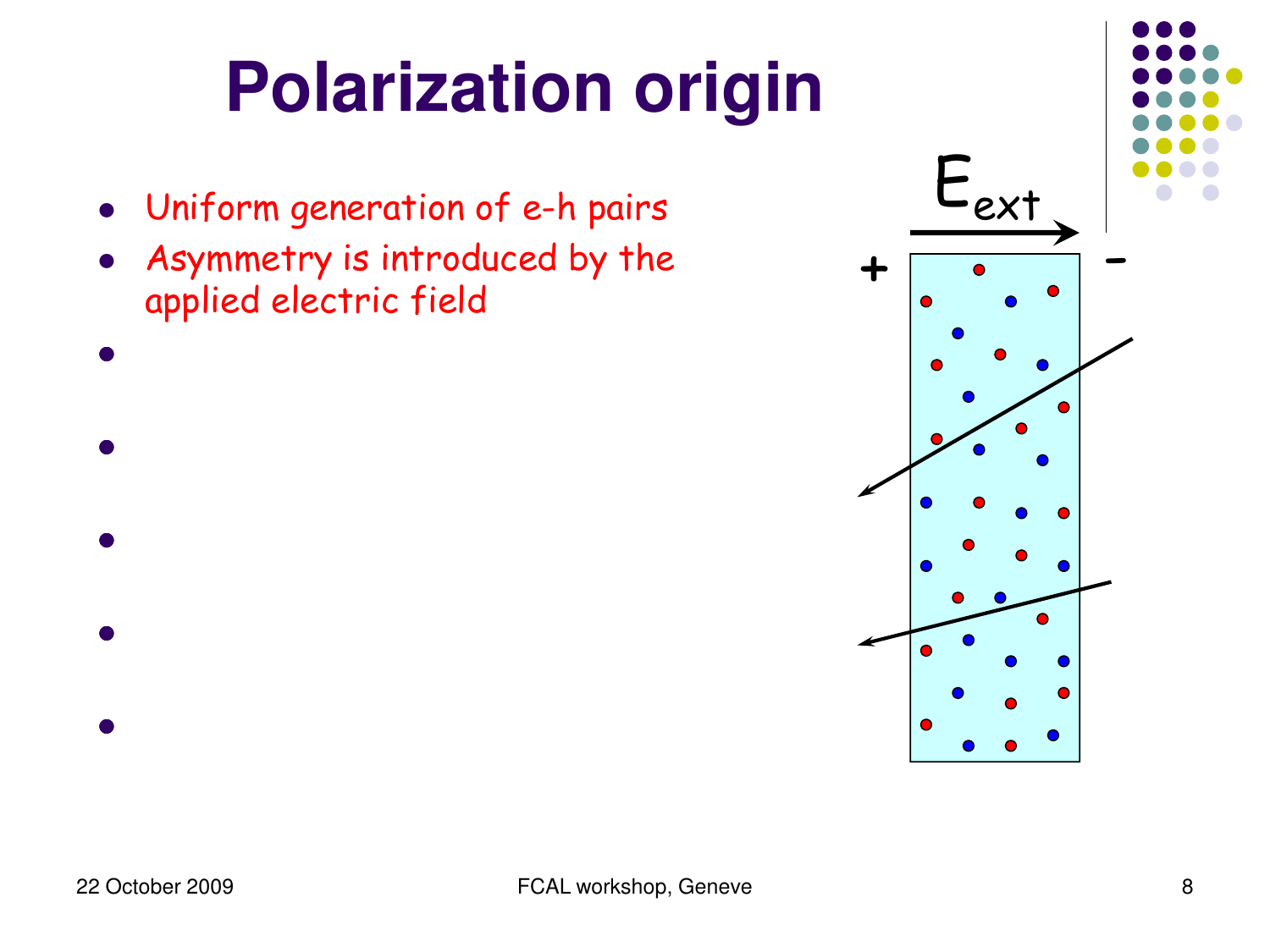- Uniform generation of e-h pairs
- Asymmetry is introduced by the applied electric field
- Specific free charge carrier density is largest near detector edges

l Asymmetric trap filling according to the trap filling  $\mathcal{A}$ 

 $\bullet$  charge charge charge charge charge charge can be bulk of  $\bullet$ 

 $\bullet$  let  $\bullet$  the external field  $\bullet$  the external field  $\bullet$ 



l Polarization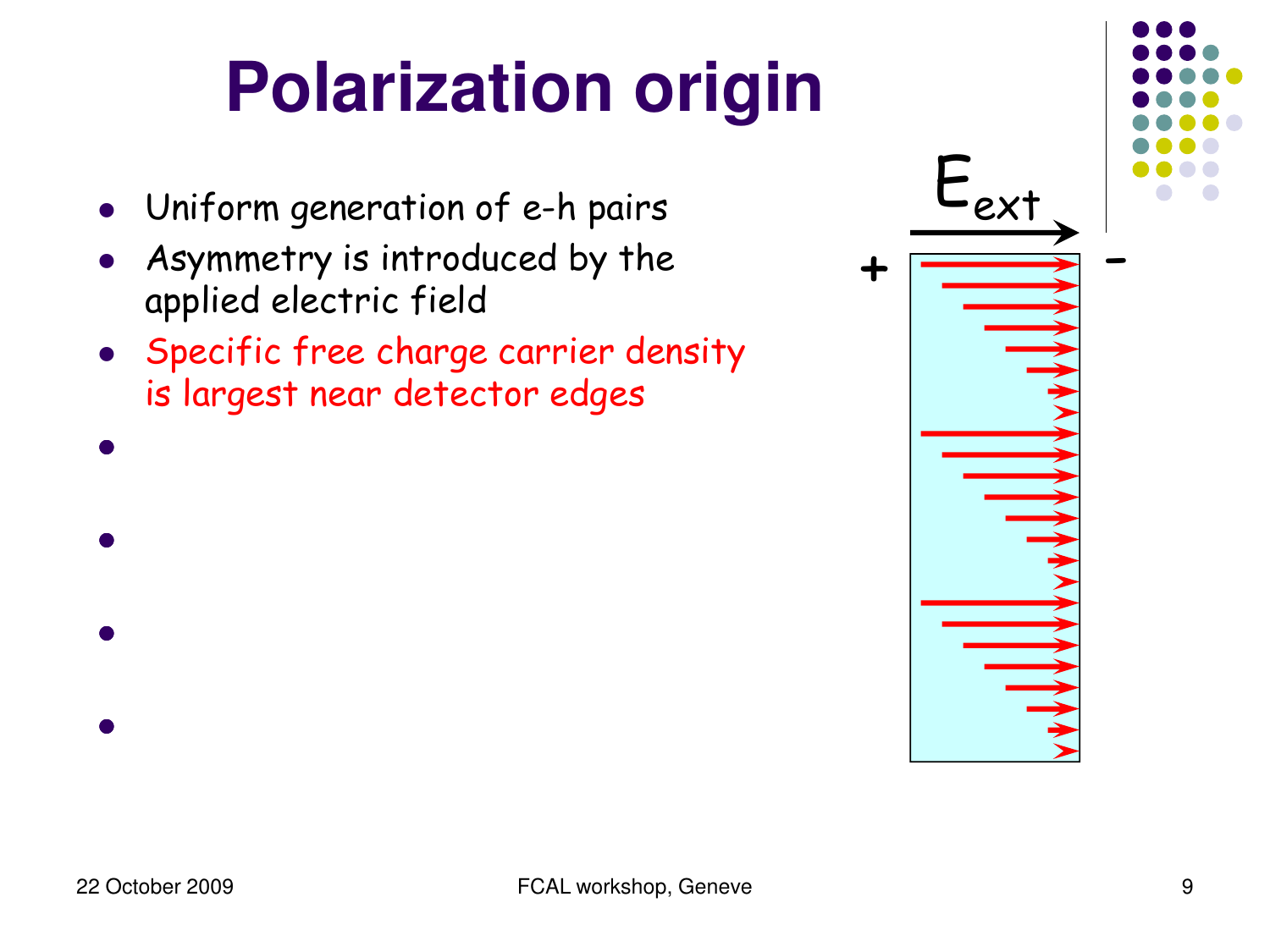- Uniform generation of e-h pairs
- Asymmetry is introduced by the applied electric field
- Specific free charge carrier density is largest near detector edges

l Asymmetric trap filling according to the trap filling  $\mathcal{A}$ 

 $\bullet$  charge charge charge charge charge charge can be bulk of  $\bullet$ 

 $\bullet$  let  $\bullet$  the external field  $\bullet$  the external field  $\bullet$ 



l Polarization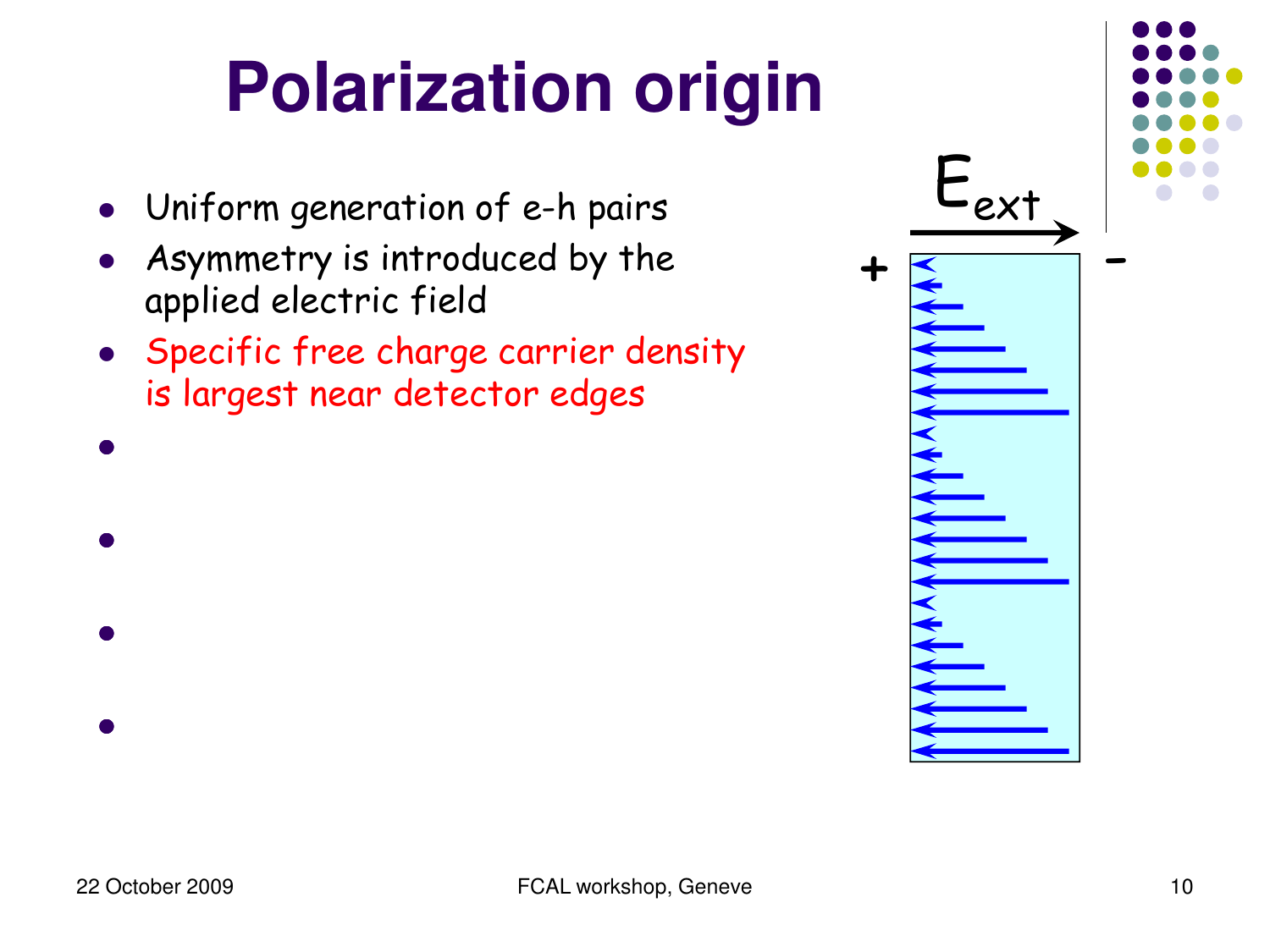- Uniform generation of e-h pairs
- Asymmetry is introduced by the applied electric field
- **Specific free charge carrier density** is largest near detector edges
- Asymmetric trap filling according to charge carrier density

 $\bullet$  charge charge charge charge charge charge can be bulk of  $\bullet$ 

 $\bullet$  let  $\bullet$  the external field  $\bullet$  the external field  $\bullet$ 



l Polarization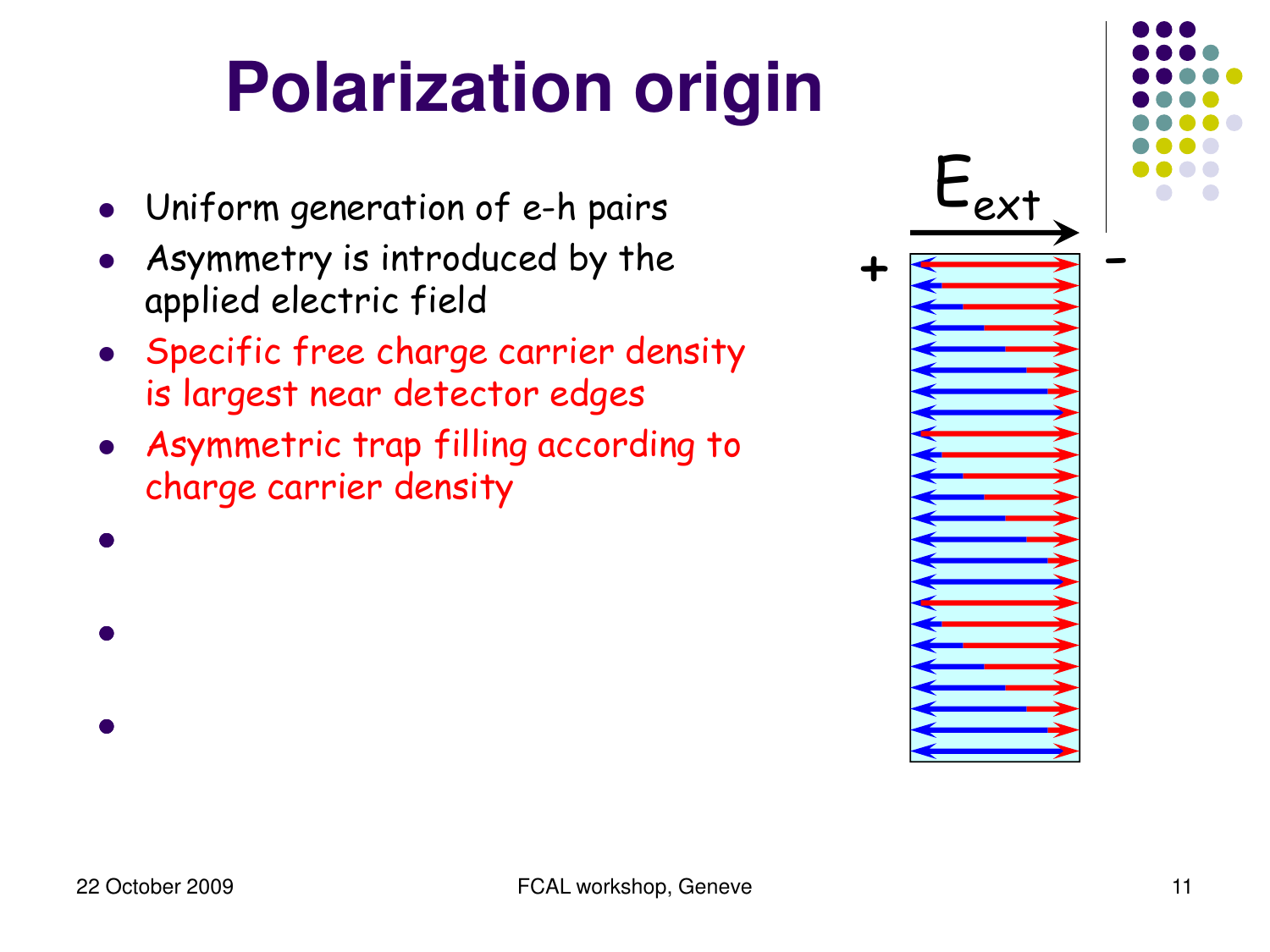- Uniform generation of e-h pairs
- Asymmetry is introduced by the applied electric field
- Specific free charge carrier density is largest near detector edges
- Asymmetric trap filling according to **Party Equator**<br>charge carrier density
- Space charge creation in the bulk of the detector
- Compensation of the external field by space charge
- **•** Polarization

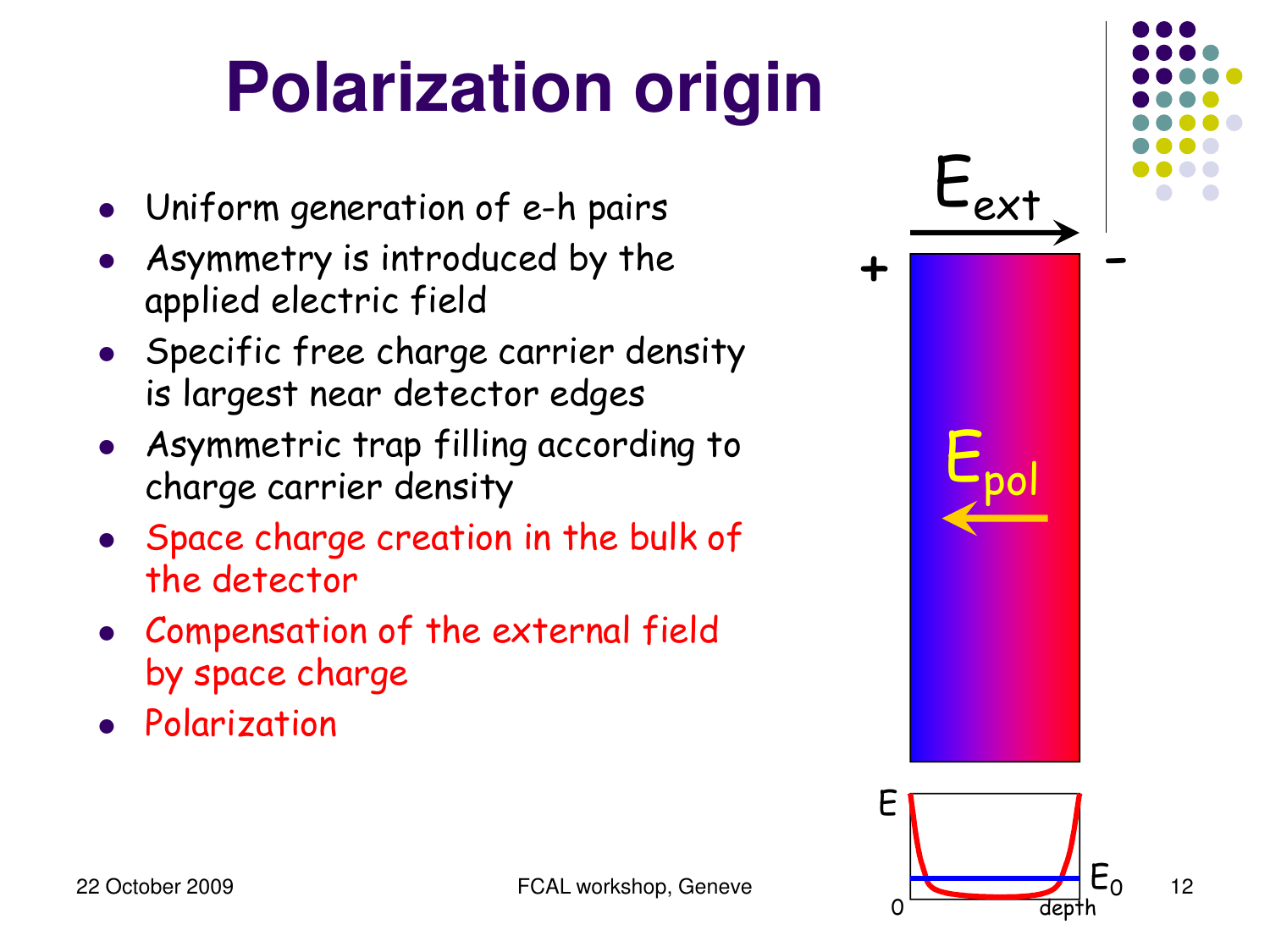#### **Model: 340 µm scCVD diamond after 5 MGy CCD time dependence**

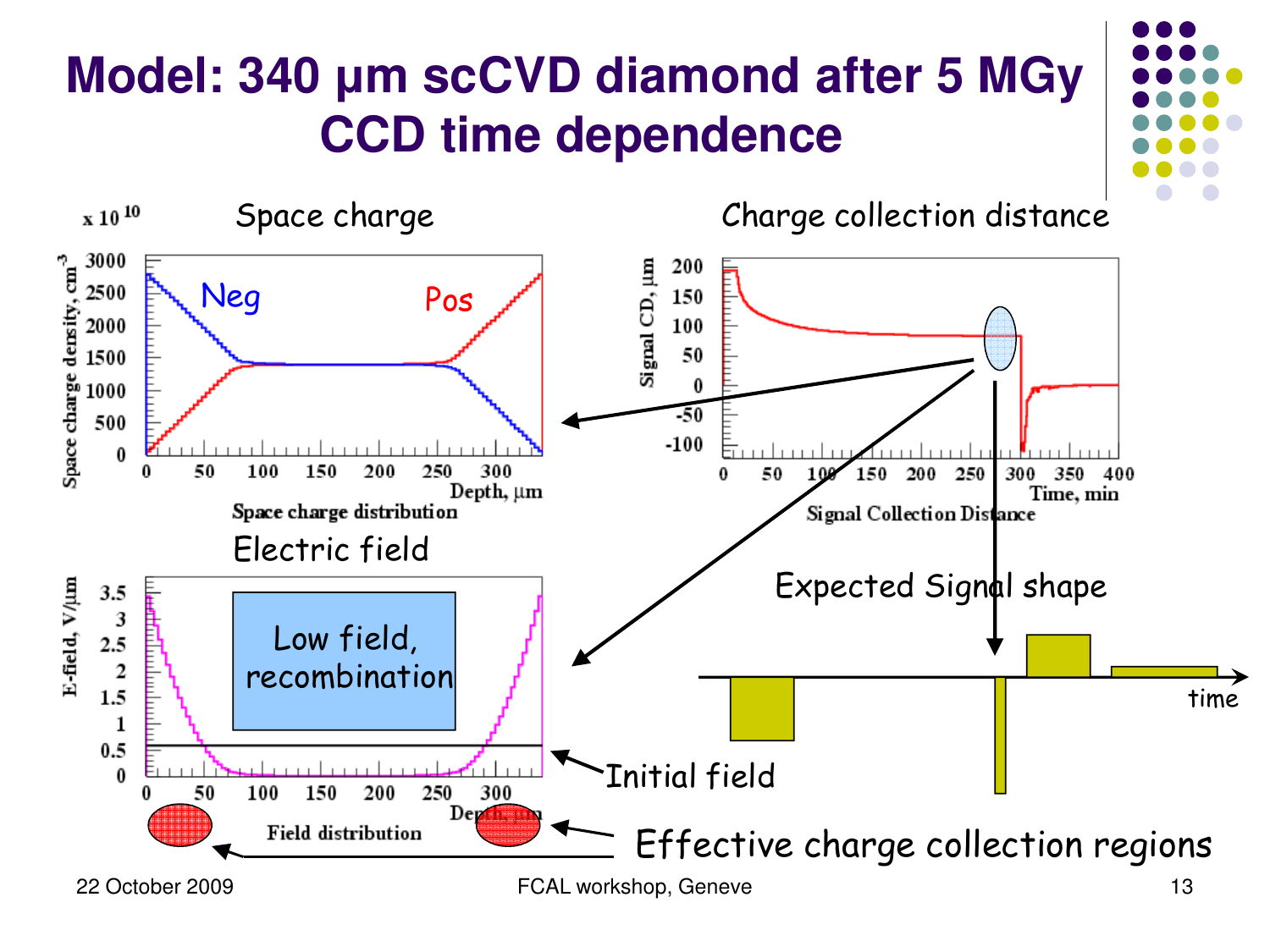#### **Model: 340 µm scCVD diamond after 5 MGy CCD time dependence**

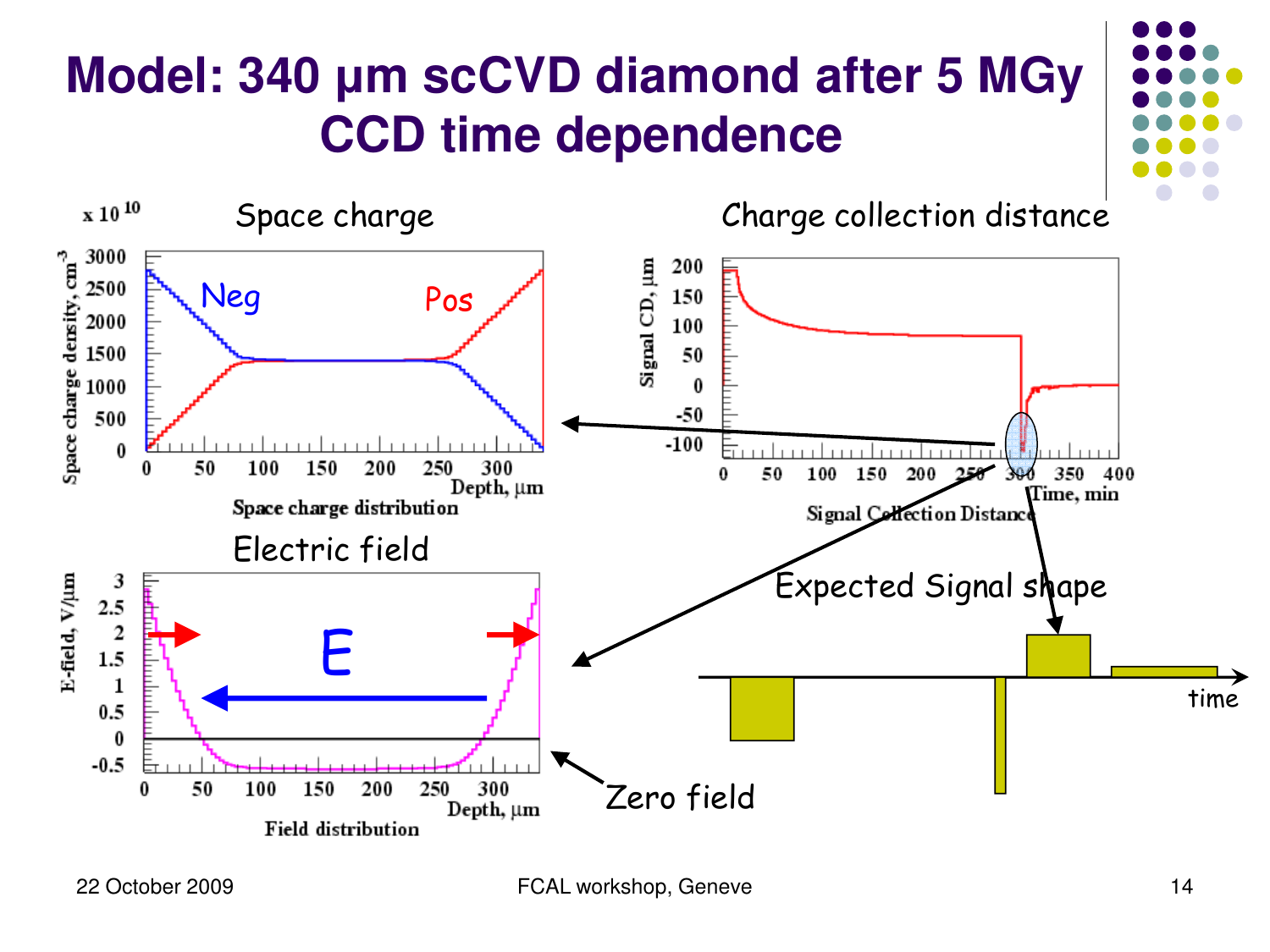#### **Model: 340 µm scCVD diamond after 5 MGy CCD time dependence**

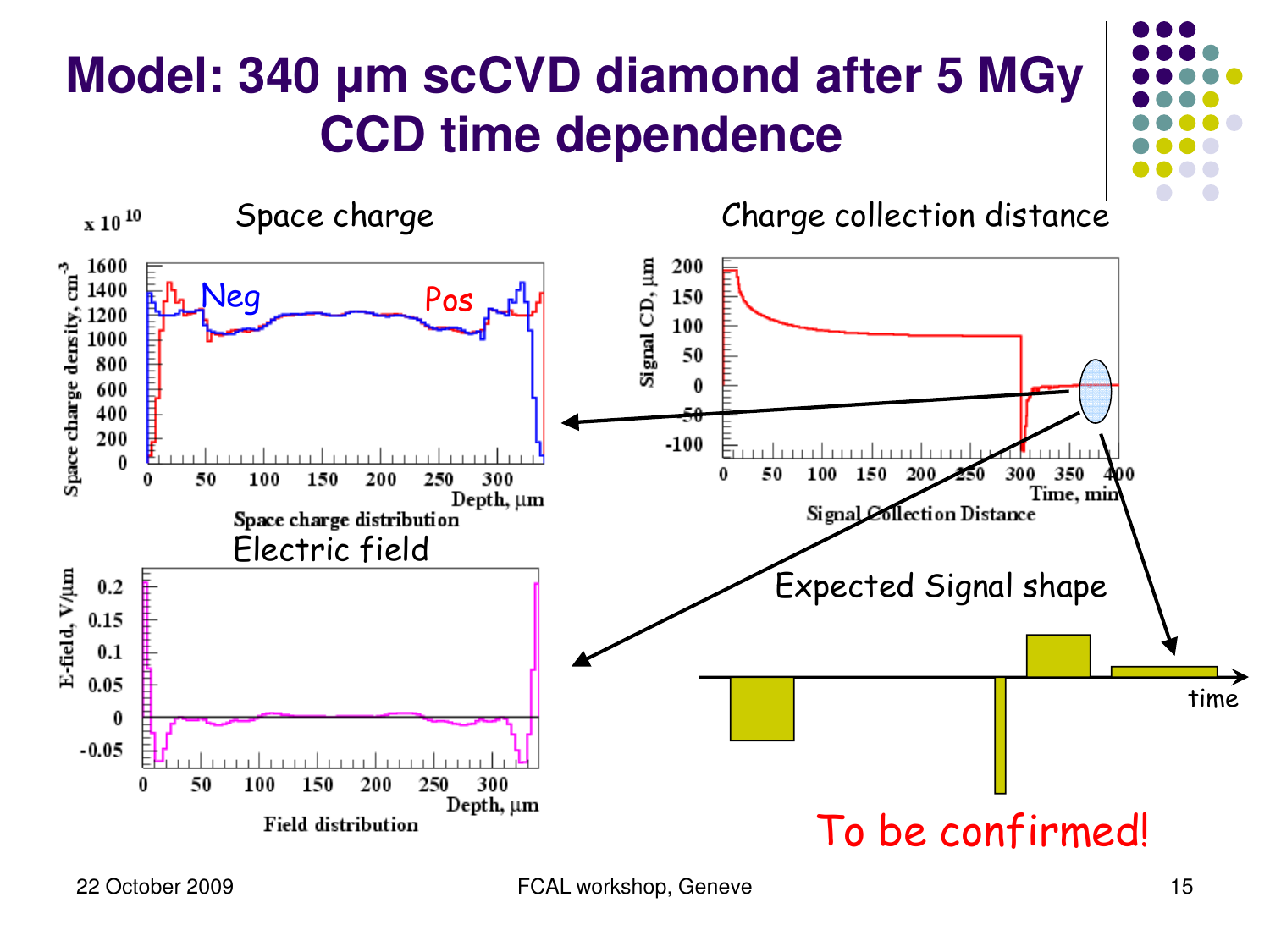### **Long-term signal evolution**

- l Try to minimize an influence of the measurement onto the filled trap distribution
- Use the source only for short CCD evaluation runs
- l Polarization is seen even after 1 month after the initial pumping – long living traps, possibility to fill all of them!



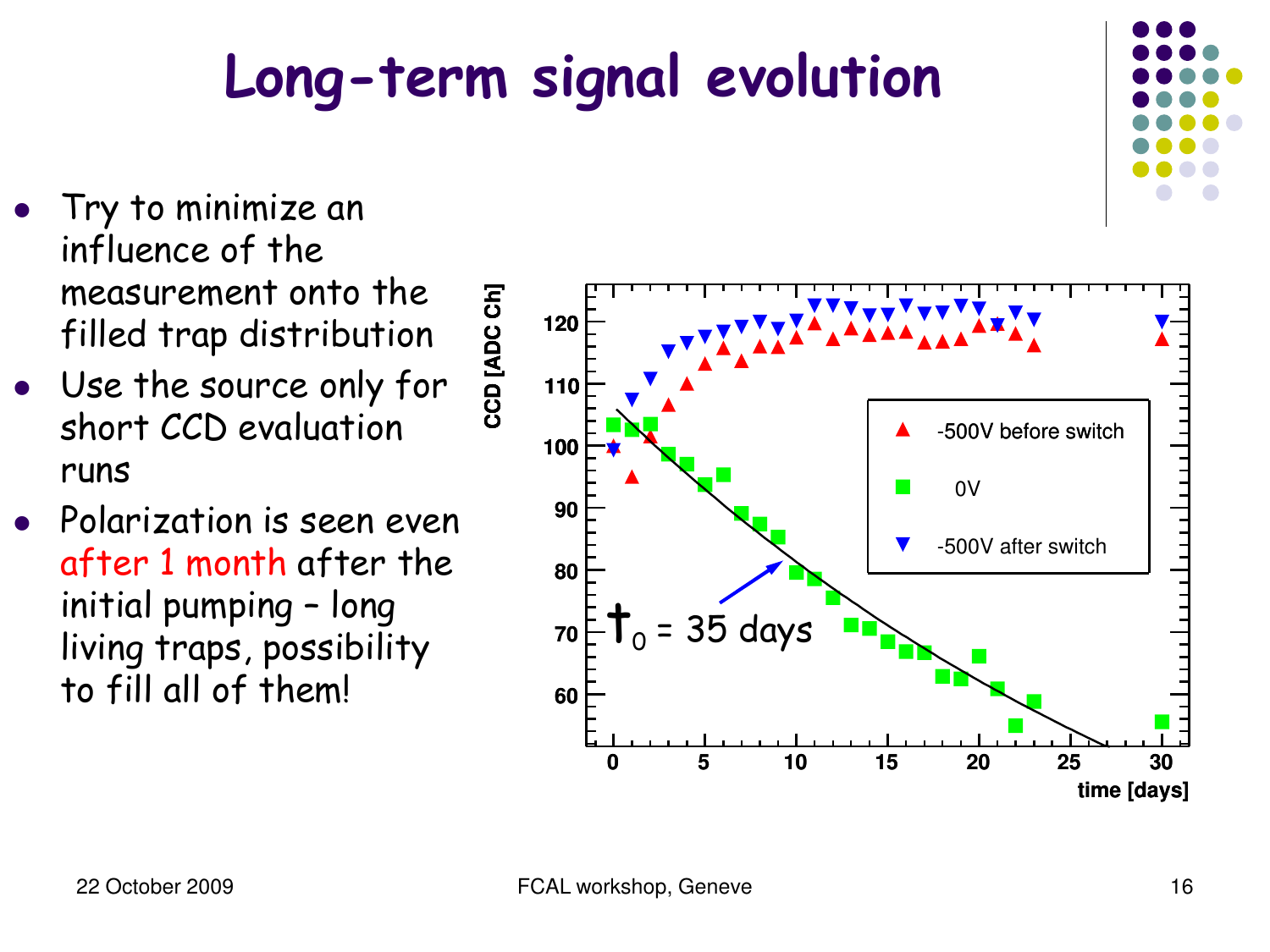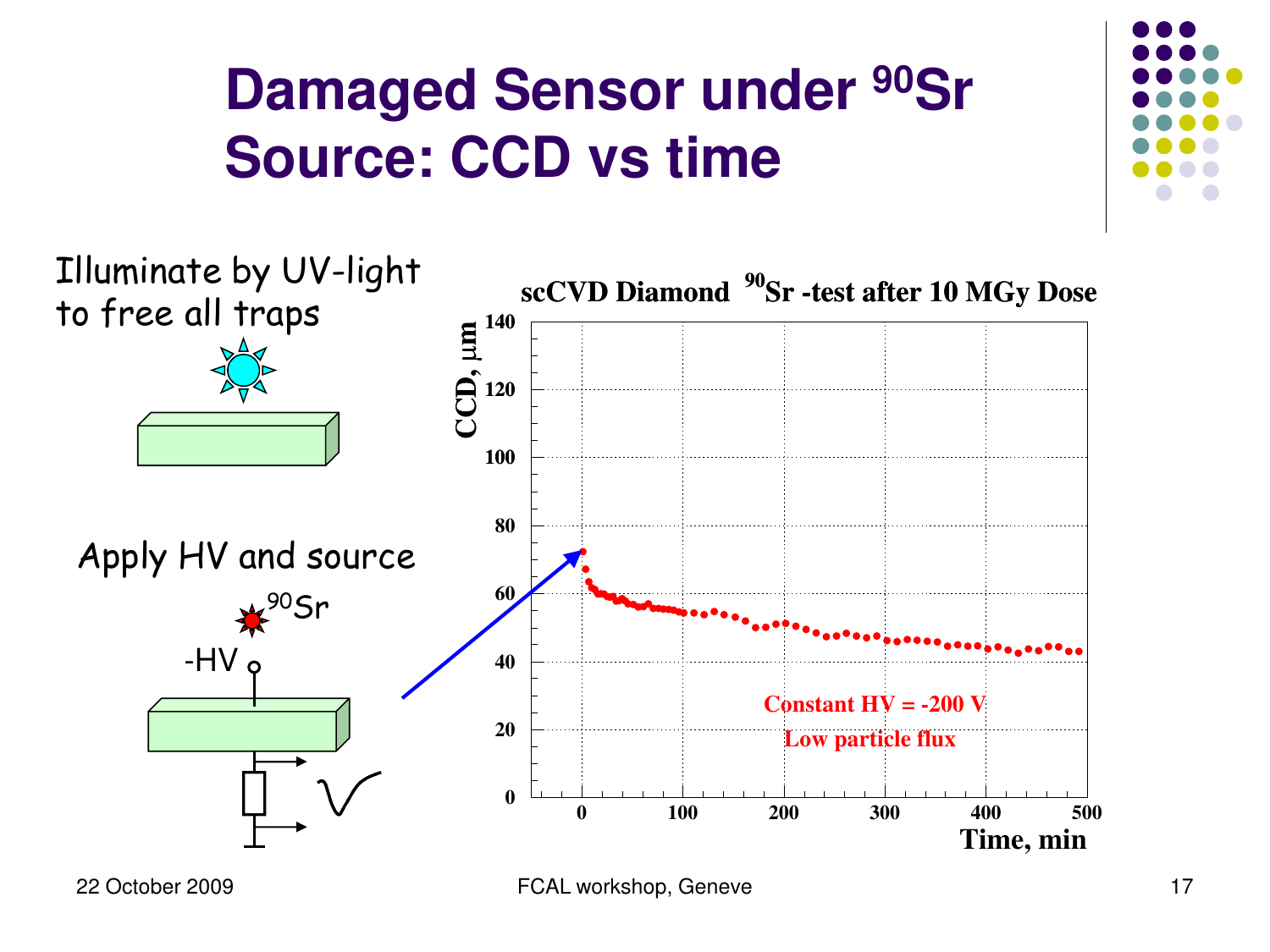

<sup>22</sup> October 2009 FCAL workshop, Geneve 18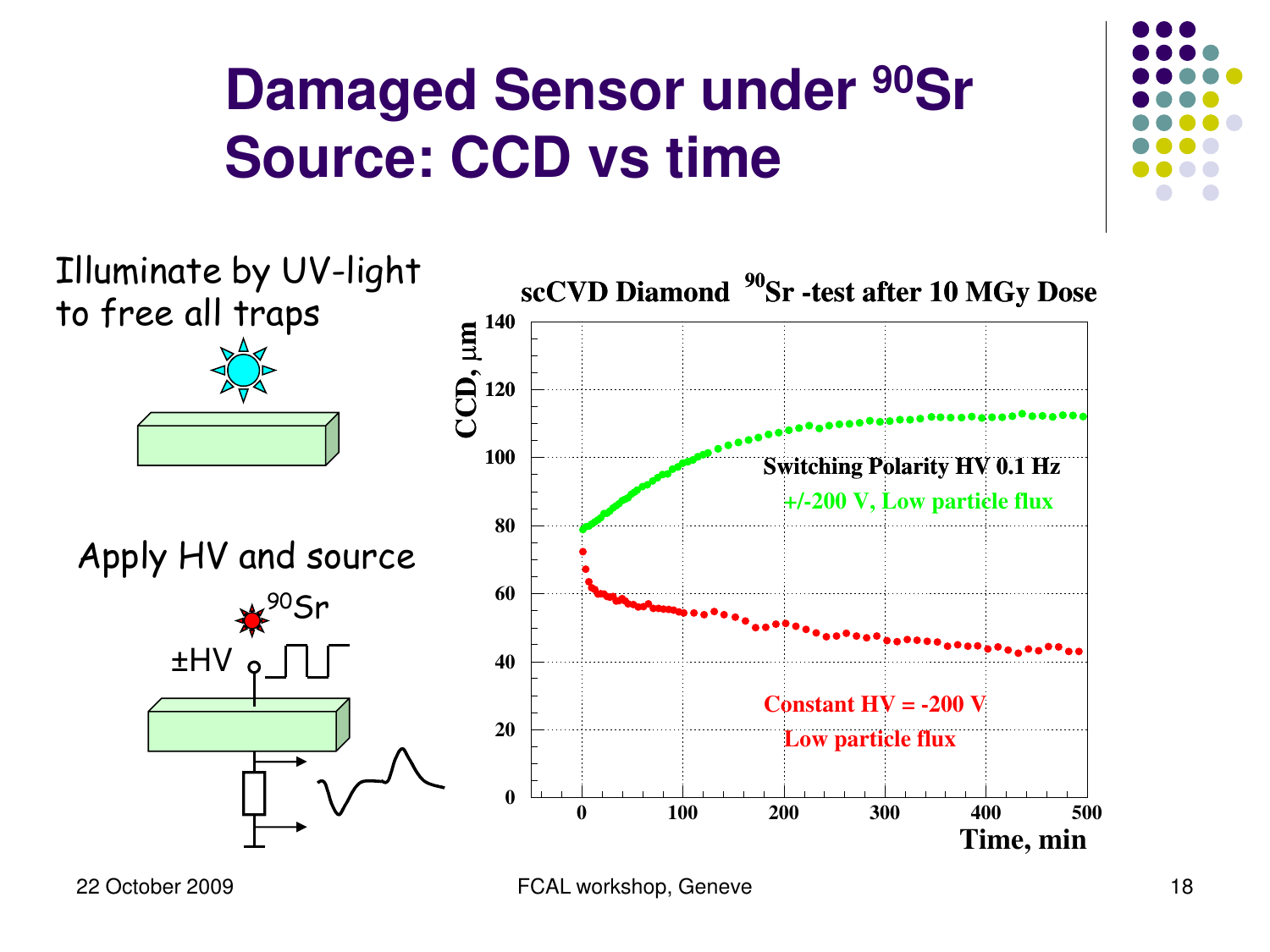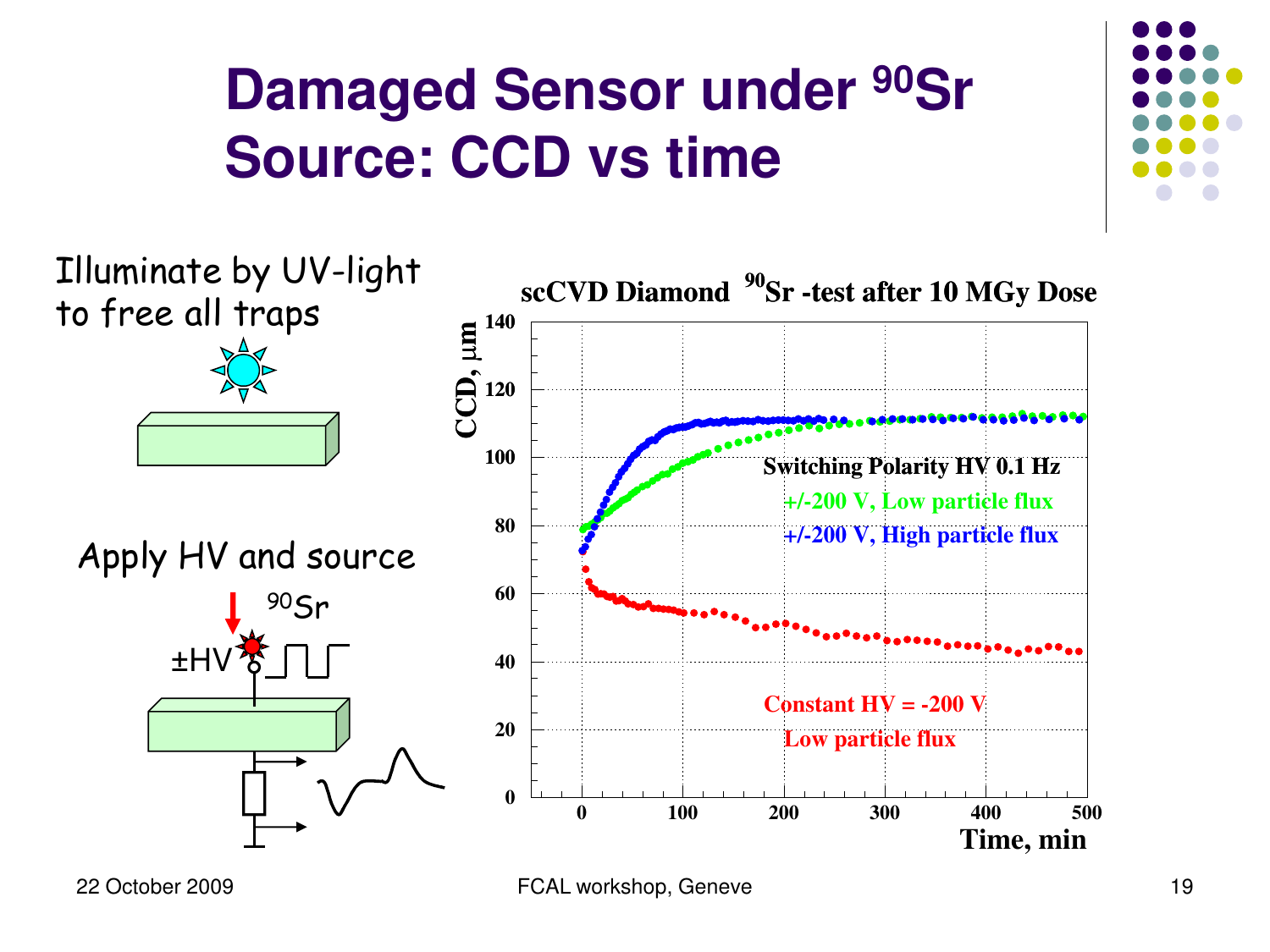



<sup>22</sup> October 2009 FCAL workshop, Geneve 20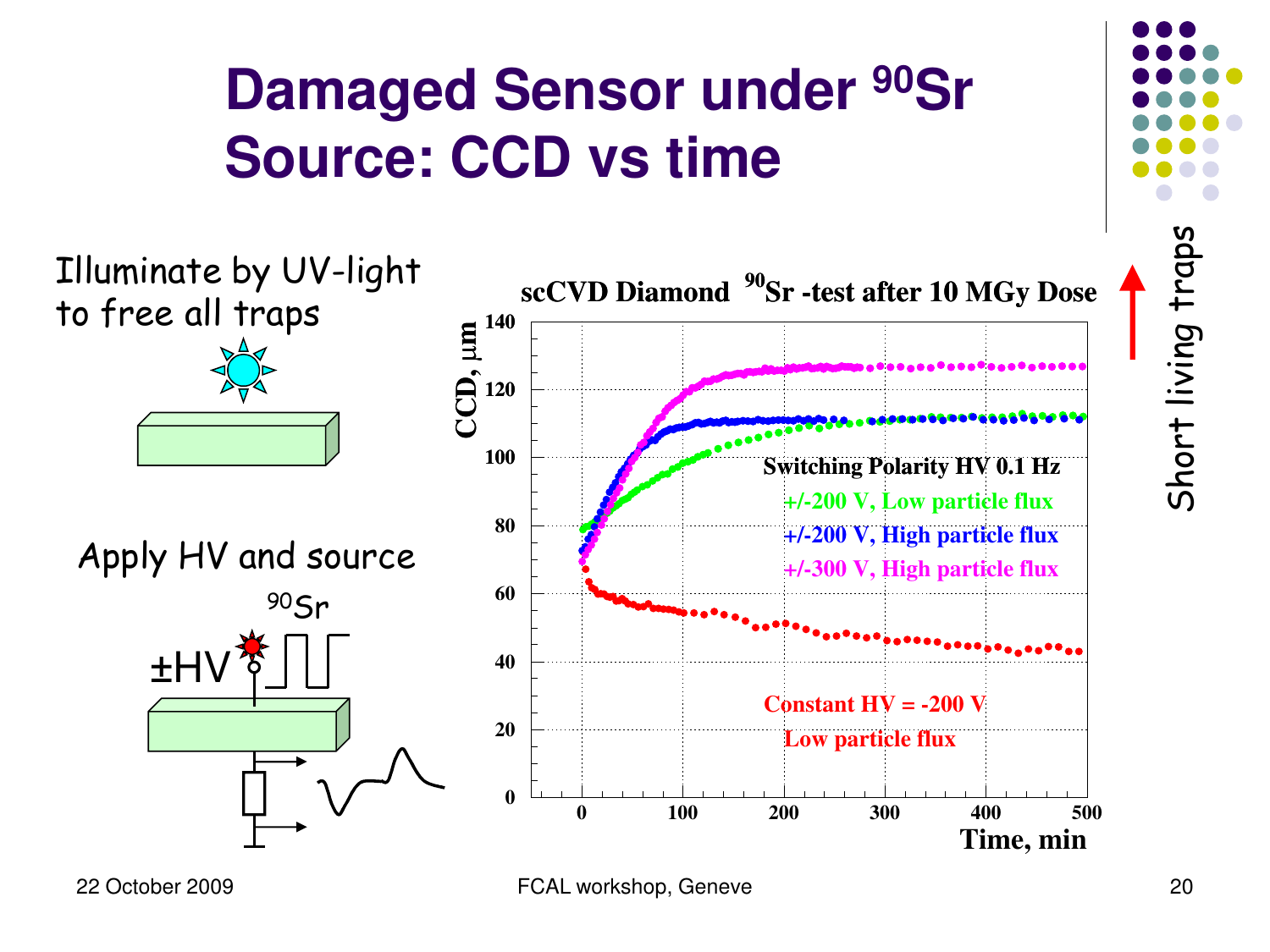## **Beam Pumping Test**





Use intensive beam to fill up short living traps

> Move (remotely) detector/preamp box to the low intensity <sup>90</sup>Sr line

Measure signal evolution with time since beam-off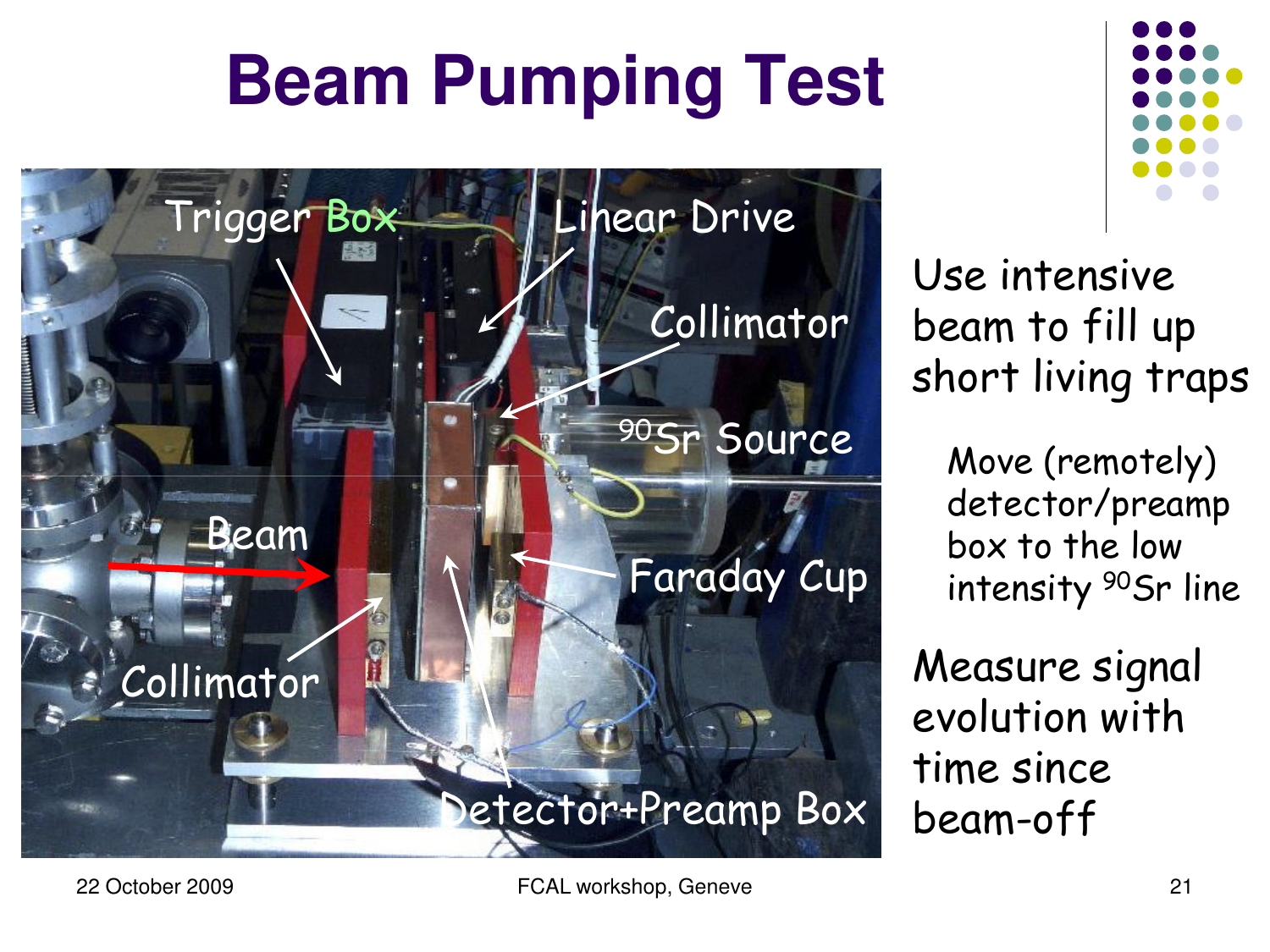### **Beam Pumping Test**

Dose rate ~ 100 x highest dose rate @ ILC detector



- Clear indication to the presence of fast decaying traps.
- Additional polarization due to shallow defects filling

.<br>ADC C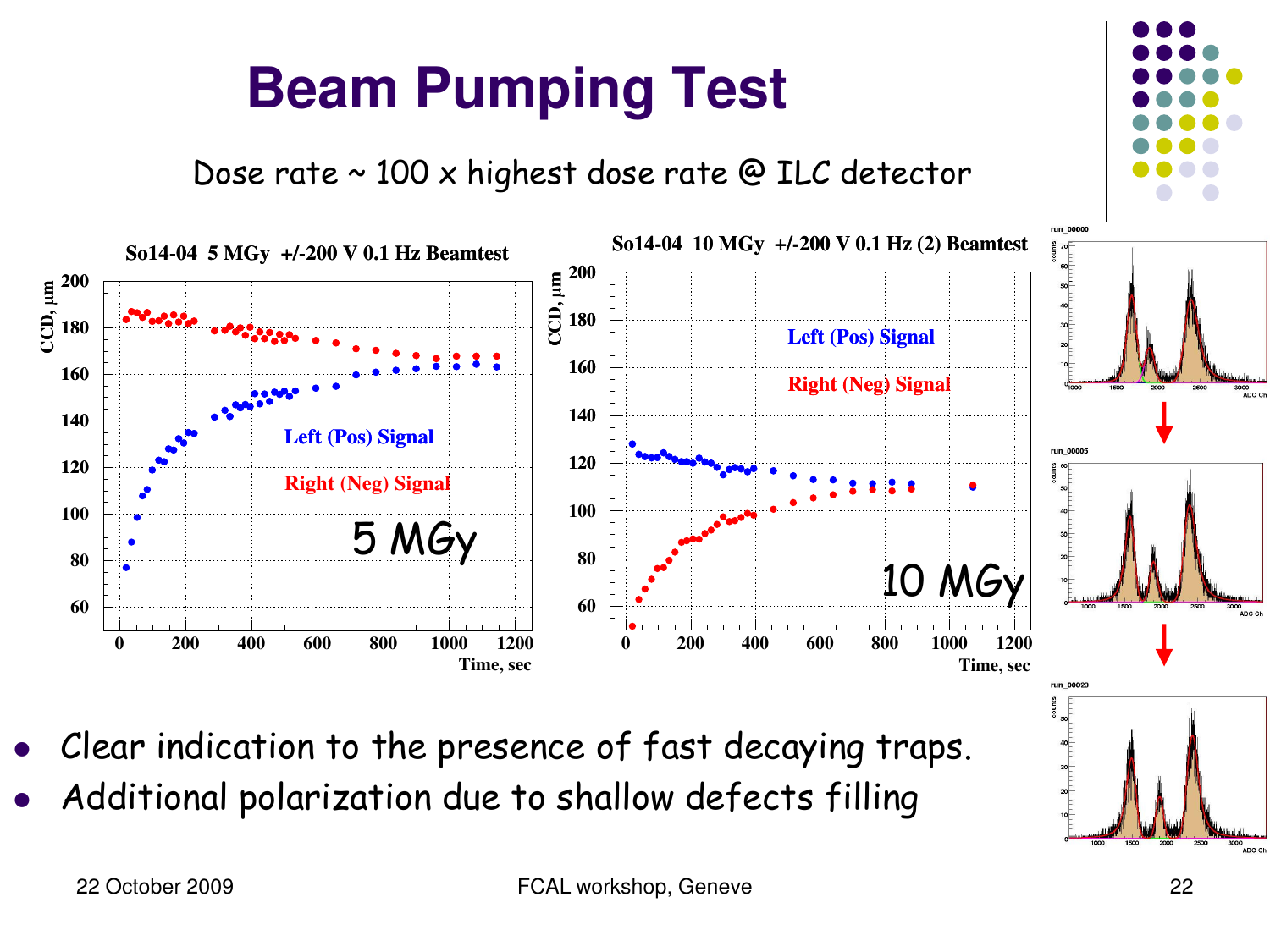3 ]

At least 3 levels are

#### **TSC measurements**



**temperature [K] 300 400 500 600**

Trap concentration  $\sim 10^{15}$  cm<sup>-3</sup> (still 8 orders of magnitude less than normal atom density)

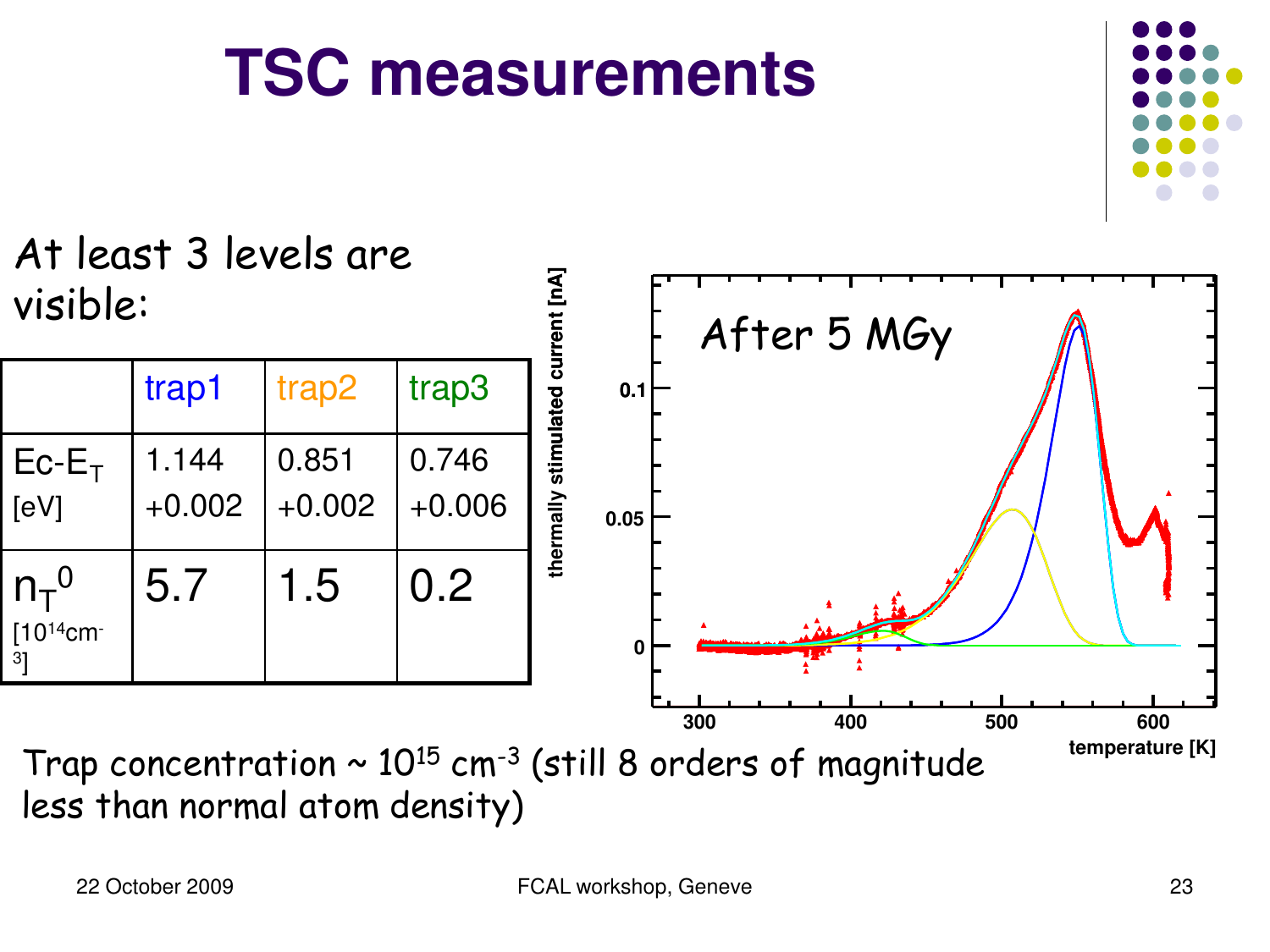## **Summary**



- The performance of scCVD Diamond sensor was studied as a function of absorbed dose up to 10 MGy
- Strong polarization effects are observed in the radiation damaged scCVD Diamond detector
- Polarizaton significantly decreases the detector charge collection efficiency in addition to pure trapping mechanism
- A simple model is developed in order to understand and describe observed phenomena
- Method of routinely switching bias HV polarity is proposed to suppress bulk polarization of long-living traps
- Beam pumping tests indicate that short-living traps are responsible for the residual detector inefficiency